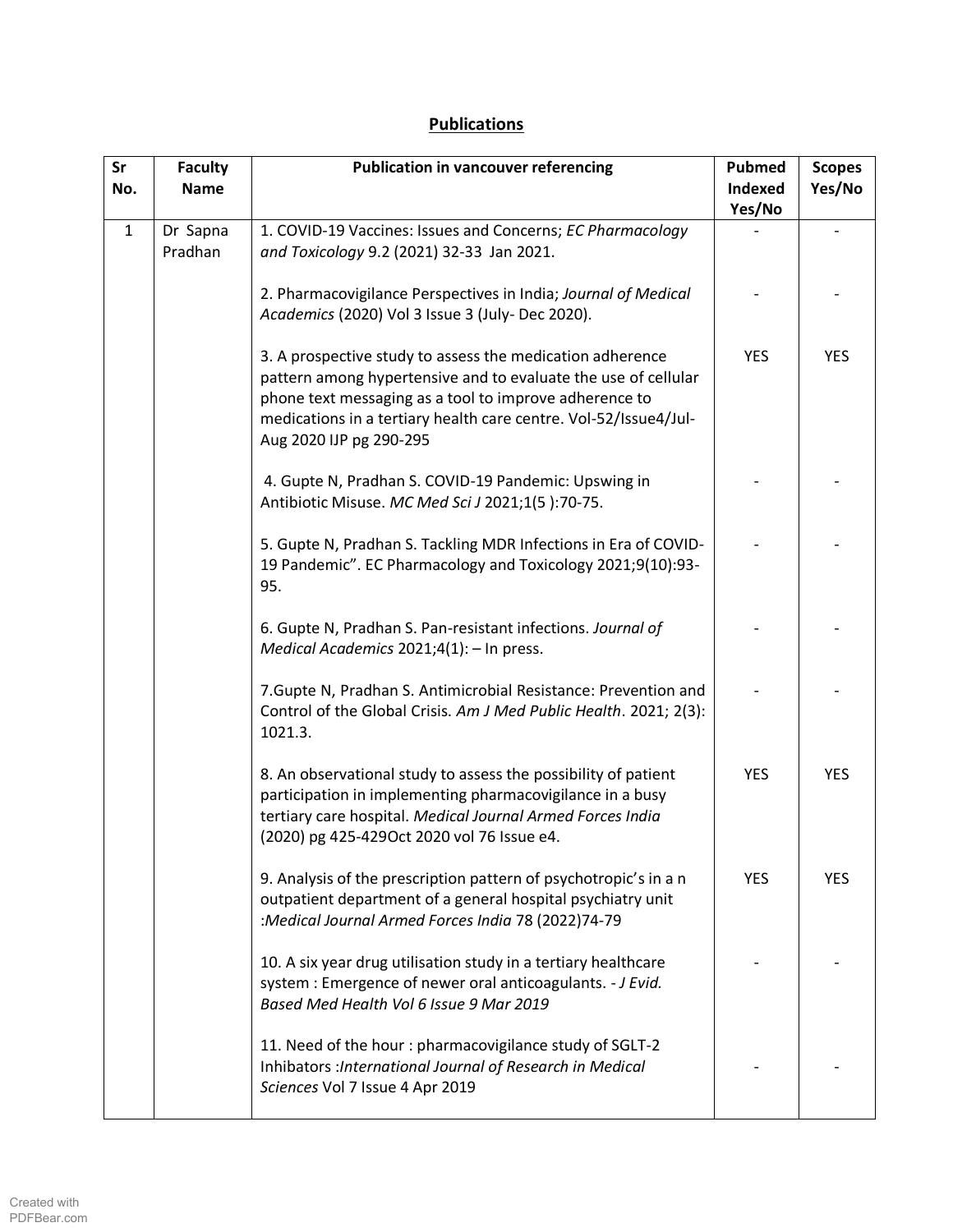| 12. An analysis of adherence to the World Health Organisation<br>guidelines pertaining to drug promotional literature by<br>pharmaceutical firms. - International Journal of Basic & Clinical<br>Pharmacology.2018; (7) 12. |     |     |
|-----------------------------------------------------------------------------------------------------------------------------------------------------------------------------------------------------------------------------|-----|-----|
| 13. Suvorexant: 'A novel therapeutic agent for insomnia'<br>International Journal of Universal Pharmacy and Biosciences.<br>vol 3(5): Sep-October 2014: pg 10-16                                                            |     |     |
| 14. Advances in antituberculosis Drugs. Journal of drug delivery<br>and therapeutics. Vol 4 (5) Sep-October 2014. pg 69-73                                                                                                  |     |     |
| 15. Experimental evaluation of antipyretic and analgesic effects<br>of Aspartame. Indian Journal of Pharmacology vol 43 issue 1<br>Feb 2011 : pg 89 - 90.                                                                   | Yes | Yes |
| 16. Fungolimod (FTY 720): First approved oral therapy for<br>multiple Sclerosis Journal of Pharmacology &<br>Pharmacotherapeutics Vol 2 Issue 1 Jan - March 2011 Pg 49-50.                                                  |     | Yes |
| 17. Authors reply<br>Indian Journals of Pharmacology. Vol 43 Issue 4 Aug 2011: Pg<br>486-487.                                                                                                                               |     |     |
| 18. Aspartame: Sweetener with anti-inflammatory potential.<br>Journal of Pharmacology and Pharmacotherapeutics Vol-I Issue<br>2 July-Dec 2010:pg 112-113.                                                                   |     | Yes |
| 19. Rational use of medicines: How the armed forces do it.<br>Indian Journals of Pharmacology (Vol 42 Issue 6 December 2010<br>page 42).                                                                                    |     | Yes |
| 20. To bite the bullet of early rephrectomy : a case report.<br>Transplantation proceedings 2007 June; 39 (5): 1664-5.                                                                                                      |     | Yes |
| 21. Neuroleptic malignant syndrome in an adolescent receiving<br>olanzapine - lithium combination therapy. Pharmacotherapy<br>2003 Feb; 23 (2): 255-9                                                                       | Yes |     |
| 22. Pharmacovigilance study of olanzapine in 100 patients.                                                                                                                                                                  | Yes | Yes |
| 25 <sup>th</sup> Annual Meeting of WHO Drug Monitoring Programme,<br>Amsterdam 14 - 16 Oct 2002.                                                                                                                            |     |     |
| 23. Pharmacovigilance: current status and future challenges.<br>35 <sup>th</sup> Annual Conference of IPS at Defence Research<br>Development Establishment Nov 26-29, 2002.                                                 |     |     |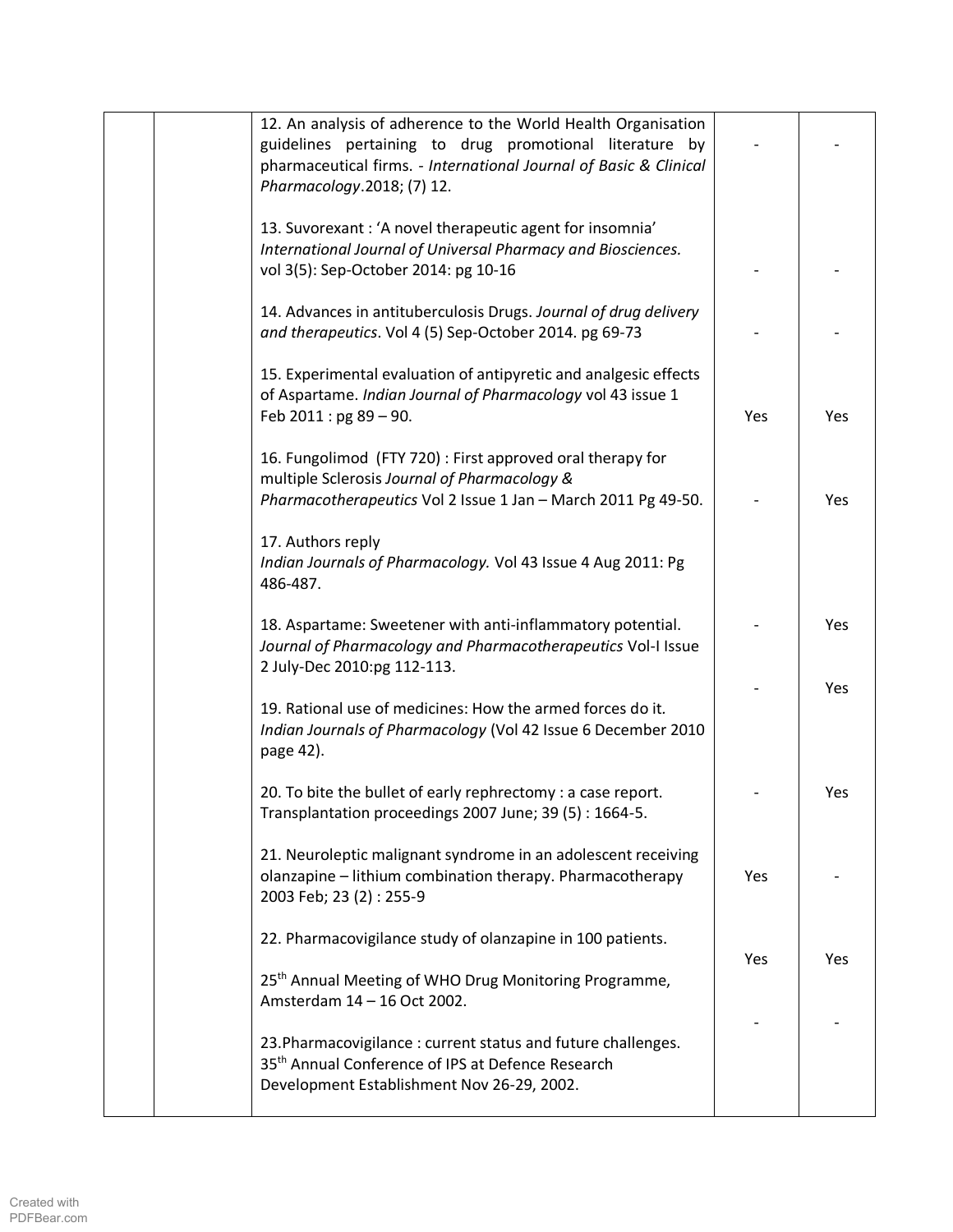| $\overline{2}$ | Dr Neena<br>Katoch | 1. Katoch N, Bhardwaj A, Suchal K, Sharma S. Correlation<br>between breakthrough seizures and serum level of phenytoin<br>and valproate in Indian patients Pharmacother 2021;12(2):73-<br>78.                                                                                  |     | <b>Yes</b> |
|----------------|--------------------|--------------------------------------------------------------------------------------------------------------------------------------------------------------------------------------------------------------------------------------------------------------------------------|-----|------------|
|                |                    | 2. Gupta P, Gupta M, Katoch N, Garg K, Garg B. A systematic<br>review and Meta-analysis of diabetes associated mortality in<br>patients with COVID-19. Int J Endocrinol Metab. 2021; 19(4):<br>e113220.                                                                        | Yes |            |
|                |                    | 3. Gupta AK, Katoch N, Gulati R, Kumar V, Singh S, Garg K.<br>COVID-19 mortality and its risk factors: A single-center<br>observational study. Journal Acute Dis 2021; 10(6): 252-257.                                                                                         |     |            |
|                |                    | 4. Gulati R, Katoch N, Dudani S, Pandit S, Ahuja M S. Cross-<br>Sectional Study of prevalence of Prostate lesions and inter-<br>Observer Variability in Histopathological Reporting. Mens<br>Health Journal. 2021; 5(1): e18. [31]                                             |     |            |
|                |                    | 5. Katoch N, Badyal Dinesh Kumar, Calton Rajneesh K, Kumar<br>Nikhil, Gulerez Gaurav. To compare the efficacy and safety of<br>Ramipril versus Losartan in post myocardial infarction patients.<br>Int J Asian Journals of Pharmaceutical and Research. 2019;12(6)<br>115-118. |     |            |
| 3              | Dr Novy<br>Gupte   | 1.Gupte Novy, Pradhan Sapna. Pharmacovigilance Perspectives<br>in India. Journal of medical Academics.2020; 3(2): 59-62.                                                                                                                                                       |     |            |
|                |                    | 2. Gupte Novy, Pradhan Sapna. COVID-19 Vaccines Issues and<br>Concerns, EC Pharmacology and Toxicology.2021; 9(2): 32-33.                                                                                                                                                      |     |            |
|                |                    | 3. Gupte N, Gupta S, Kumar D, Sharma R. Causality Assessment<br>in Cancer Chemotherapy-induced Adverse Drug Reactions in a<br>Tertiary-care Centre in North India. Indian Journal of child<br>Health; 2021'8:90-92.                                                            |     |            |
|                |                    | 4. Gupte N. Pharmacovigilance-related knowledge, attitudes &<br>institutional doctors: A<br>practices<br>among<br>prospective<br>questionnaire-based internet study. EC Pharmacology &<br>Toxicology. 2021; 9(4): 50-56.                                                       |     |            |
|                |                    | 5. Gupta S, Kumar K, Gupte N, Bagga D, Pandey RM, Chellani H.<br>Risk factors and outcome of malformations of gastrointestinal<br>tract in neonates in a tertiary care center in India. Indian<br>Journal of Child Health.2021;8:90-92.                                        |     |            |
|                |                    | 6. Gupte N, Gupta S, Kumar D, Sharma R. Cancer Chemotherapy-                                                                                                                                                                                                                   |     |            |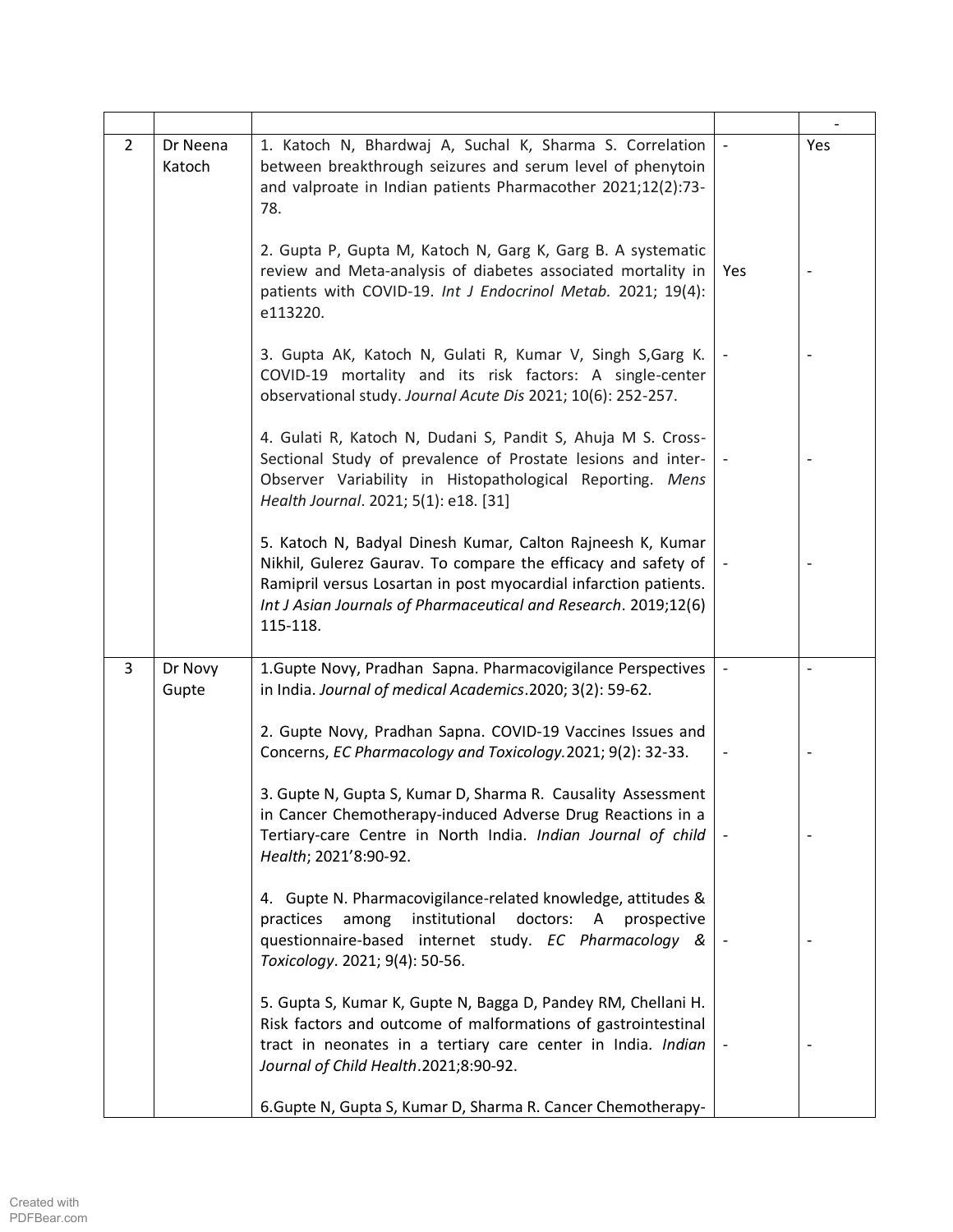|  | induced Adverse Drug Reactions: A prospective study of Role of                                                                                     |     |                          |
|--|----------------------------------------------------------------------------------------------------------------------------------------------------|-----|--------------------------|
|  | Socio-demographic Factors. Journal of Cancer Therapy &<br>Research.2021;2(2):10-19.                                                                |     |                          |
|  | 7. Tandon V, Gupte N. Bleomycin-containing chemotherapeutic<br>regimen-induced<br>lipodystrophy.<br>Indian<br>partial<br>J<br>Dermatol2016;61:122. | Yes | Yes                      |
|  | 8. Gupte N, Pradhan S. COVID-19 Pandemic: Upswing in<br>Antibiotic Misuse. MC Med Sci J 2021;1(5):70-75.                                           |     |                          |
|  | 9. Gupte S, Gupte N, Patil S, Probiotics: Perspectives as<br>antimicrobial therapy. Am J Gastro 2021;2(4);1028-1032.                               |     |                          |
|  | 10. Gupte N, Pradhan S. Tackling MDR Infections in Era of<br>COVID-19 Pandemic". EC Pharmacology and Toxicology<br>2021;9(10):93-95.               |     |                          |
|  | 11. Gupte S, Gupte N, Patil S. Antibiotic Prudency: Time to<br>Promote the Strategy. EC Paediatrics 2021;10(10).                                   |     |                          |
|  | 12. Gupte N, Pradhan S. Pan-resistant infections. Journal of<br>Medical Academics 2021;4(1): - In press.                                           |     |                          |
|  | 13. Gupte N, Pradhan S. Antimicrobial Resistance: Prevention<br>and Control of the Global Crisis. Am J Med Public Health. 2021;<br>2(3): 1021.3.   |     | $\overline{\phantom{m}}$ |
|  | 14. Gupte N, Pradhan S. COVID-19 Vaccines: Issues and<br>concerns. EC Pharmacology & Toxicology (London) 9.2 (2021):1-<br>2.                       |     |                          |
|  | 15. Gupte N, Pradhan S. Pharmacovigilance: Perspectives in<br>India. Journal of Medical Academics 2020;3(2):59-62.                                 |     |                          |
|  | 16. Gupte N, Gupte S. Antimicrobial stewardship: The crying<br>need of the time. EC Pharamacology & Toxicology (London).<br>August 2020.           |     |                          |
|  | 17. Gupte N. Irrational Drug Therapy: Need for a Frontal<br>Attack. EC Pharmacology & Toxicology (London) 2019:7<br>(September)                    |     |                          |
|  | 18. Gupte N. Perspectives in Neonatal Pharmacotherapy. EC<br>Pharmacology & Toxicology (London) 2019:7 (December).                                 |     |                          |
|  | 19. Gupte N. Antibiotics and Diarrhoea: A Reappraisal in a<br>Nutshell. EC Paediatrics (London) 2019;8 (April)                                     |     |                          |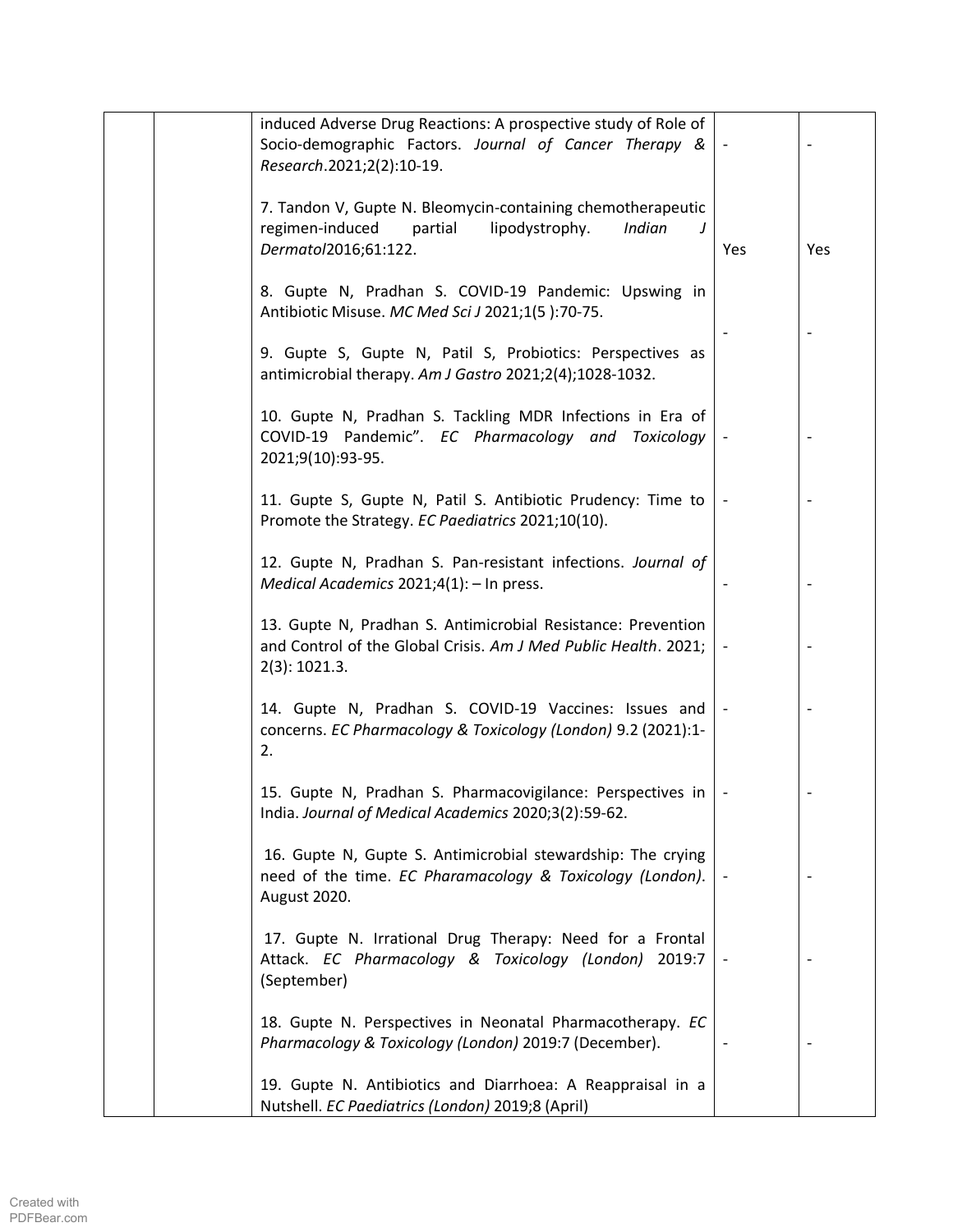|   |                               | 20. Gupte N, Gupte S. Pharmacotherapy of giardiasis: Past,<br>present and future. Gastroenterol Hepatol Int J 2016;3:109-112.                                                                                                                                                        |  |
|---|-------------------------------|--------------------------------------------------------------------------------------------------------------------------------------------------------------------------------------------------------------------------------------------------------------------------------------|--|
|   |                               | Antibiotic-associated<br>diarrhoea:<br>21.Gupte<br>N.<br>Pharmacotherapeutic and preventive aspects in children.<br>Gastroenterol Hepatol Int J 2017, 2:1-6.                                                                                                                         |  |
|   |                               | 22. Gupte N. Neonatal pharmacotherapy: Issues, concerns and<br>challenges. ECPaediatrics 2017:154-155.                                                                                                                                                                               |  |
|   |                               | 23. Gupte S, Gupte N Giardiasis: A neglected disease.<br>ECPaediatrics 2016;3:279-280.                                                                                                                                                                                               |  |
|   |                               | 24. Gupte S, Gupte N. Nonalcoholic fatty liver disease and<br>steatohepatitis. EC Paediatrics. 2017;4:30-31.                                                                                                                                                                         |  |
|   |                               | 25. Gupte N, Gupta S, Kumar D, Sharma R. ADR Causality in<br>Cancer Chemotherapy in a Tertiary Care Center in North India.<br>EC Pharmacology & Toxicology (London) 2020;8:74-80 (January<br>2020 issue).                                                                            |  |
|   |                               |                                                                                                                                                                                                                                                                                      |  |
|   |                               |                                                                                                                                                                                                                                                                                      |  |
| 4 | Maj (Dr)<br>Amol<br>Khanapure | 1. Sharma Ashok K, Dahiya Navdeep, Khanapure Amol, Kairi<br>Jayant K. "Effect of tianeptine on seizure threshold and<br>anticonvulsant activity of valproate, phenobarbitone and<br>phenytoin in mice. International Journal of Basic & Clinical<br>Pharmacology.2016; 5(3).         |  |
|   |                               | 2. Khanapure Amol, Jaiswal Sanjay, Sharma Ashok K. Lixisenatide<br>a Novel GLP-1 Receptor Agonist for the Treatment of Type 2<br>International Journal of Health Sciences &<br>Diabetes.<br>Research.2017; 7(6): 309.                                                                |  |
|   |                               | 3. Sharma Sushil, Khanapure Amol. Effects of Rosiglitazone and<br>Metformin as monotherapy and in combination on high<br>fructose diet induced hyperglycemia and dyslipidaemia in rats.<br>Indian Journal of Basic and Applied Medical Research. 2017;<br>$6(3): 9-15.$              |  |
| 5 | Fadil<br>Salmani              | 1. Giri Vishal P, Giri Om P, Kanodia Shubhra, Salmani Fadil.<br>Antimicrobial susceptibility of uropathogens in community<br>acquired acute uncomplicated cystitis in adult women in<br>western Uttar Pradesh, India. International Journal Medical<br>Pharmacology . 2015; 5:11-18. |  |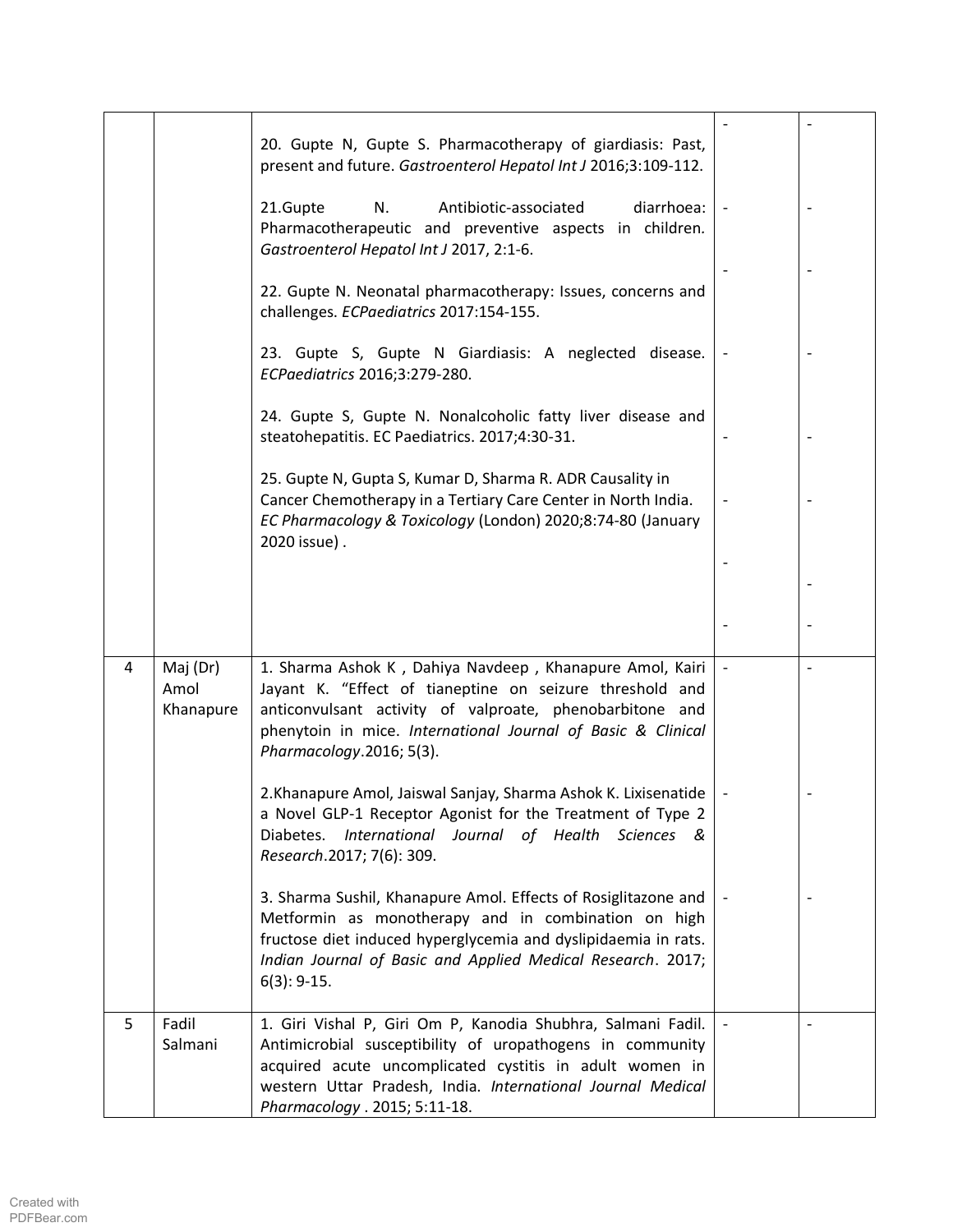|   |                                         | 2. Salmani M Fadil, Kumar . Toxicity and Mechanism of Action<br>of Paracetamol . IJSR - International Jurnal of Scientific Research<br>.2016; 5(10).                                                                                                                                                                                      |  |
|---|-----------------------------------------|-------------------------------------------------------------------------------------------------------------------------------------------------------------------------------------------------------------------------------------------------------------------------------------------------------------------------------------------|--|
|   |                                         | 3. Salmani M F, Kairi Jayant Kumar. An outpatient department<br>based observational study to review thepattern of utilization of<br>proton pump inhibitors for their co-relationwith the indications<br>in a tertiary care centre. International Journal of Basic & Clinical<br>Pharmacology.2016; 5(5): 2004.                            |  |
|   |                                         | 4. Malik Salma, Tejus A, Salmani M F. An analysis of adherence<br>to the world health organization guidelines pertaining literature<br>by pharmaceutical firms. IJBCP - International Journal of Basic<br>& Clinical Pharmacology.2018; (7) 12.                                                                                           |  |
|   |                                         | 5. Malik Salma, Mathur AG, Salmani M F. Resistance to<br>ciprofloxacin in urinary tract infection. JOMA- Journal of<br>Medical Academics.2018; 1(1): 50-52.                                                                                                                                                                               |  |
|   |                                         | 6. Tejus A, Pradhan Sapna, Mathur A G, Salmani M F. A Six Year<br>Drug Utilization Study In a Tertiary Healthcare System:<br>Emergence Of Newer Oral Anticoagulants. JEBMH- Journal of<br>Evidence based medicine and healthcare. 2019; 6(9): 676-679.                                                                                    |  |
| 6 | Sqn Ldr<br>(Dr)<br>Dhanvijay<br>Pallavi | 1. Pallavi Dhanvij, Rajnish Joshi, SP Kalantri. Delay in diagnosis<br>of tuberculosis in patients presenting to a tertiary care hospital<br>in rural central India. J MGIMS, September 2009 Vol 14 (ii), 56-<br>63.                                                                                                                       |  |
|   |                                         | 2. Dhanvijay PV, Varma SK, Gupta Anurakshat, Manwatkar SK.<br>Antiplatelet drug activity evaluation in patients of acute<br>coronary syndrome in central India: in the scenario of<br>antiplatelet drug resistance. International Journal of current<br>research, 2019; 11(01):441-445.DOI:<br>ttps://doi.org/10.24941/ijcr.34127.01.2019 |  |
|   |                                         | 3. Dhanvijay PV, Varma SK, Gupta OP, Manwatkar SK. Factors<br>causing aspirin resistance in patients of acute coronary<br>syndrome in central india: a cross sectional study. EAS J Med<br>Surg, 2020; 2(1):1-10. DOI:10.36349/EASJms.2020.v02i01.01                                                                                      |  |
|   |                                         | 4. Dhanvijay PV, Manwatkar SK. Cost variation analysis study of<br>floroquinolones in India: Dilemma of the prescribing doctors<br>"which brand to choose?" Saudi Journal of medical and<br>pharmaceutical<br>Sciences,<br>2020;<br>6(1):102-109. DOI<br>10.36348/sjmps.2020.v06i01.015                                                   |  |